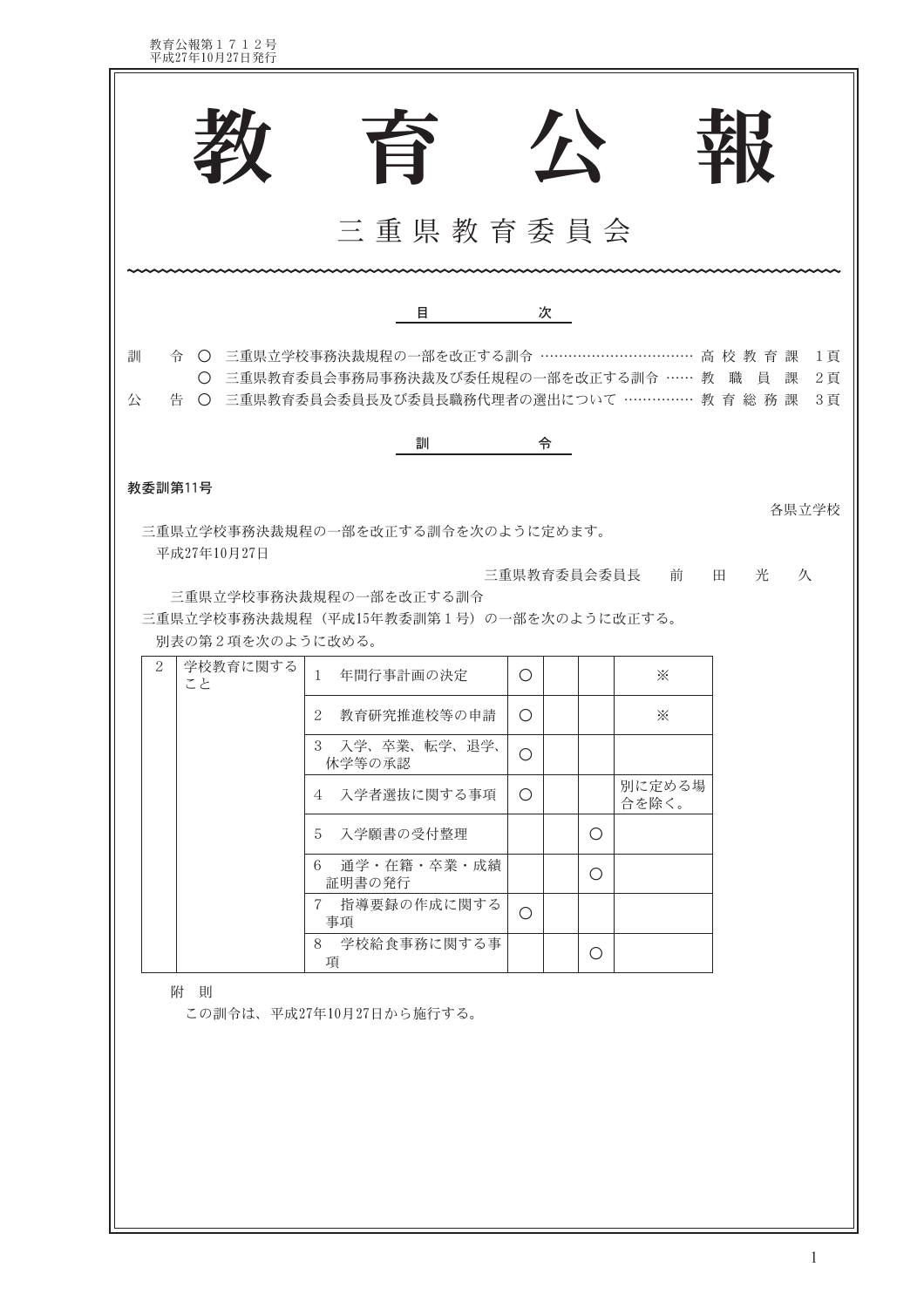教育公報第1712号<br>平成27年10月27日発行

| 改<br>現<br>行<br>正<br>案<br>三重県立学校事務局事務決裁規程<br>三重県立学校事務局事務決裁規程<br>平成15年5月27日<br>教委訓第1号<br>第1条~第5条 (略)<br>第1条~第5条 (略)<br>別表<br>別表<br>備考<br>決裁区分<br>決裁区分<br>(※印<br>専決者<br>専決者<br>区<br>は准校<br>区<br>長を置<br>事務の<br>事務の<br>校<br>事<br>校<br>事<br>く学校<br>項<br>項<br>事務長<br>准校頭<br>准校<br>聂<br>長<br>種類<br>種類<br>で准校<br>長<br>長<br>長が専<br>分<br>分<br>決する<br>もの)<br>(略)<br>(略)<br>1<br>1<br>年間行事計<br>年間行事計<br>$\sqrt{2}$<br>$\overline{2}$<br>学校教<br>学校教<br>1<br>$\mathbf{1}$<br>⋇<br>Ω<br>$\bigcirc$<br>育に関<br>画の決定<br>育に関<br>画の決定<br>するこ<br>するこ<br>$\sqrt{2}$<br>$\overline{2}$<br>教育研究推<br>教育研究推<br>$\bigcirc$<br>$\cdot$<br>$\bigcirc$<br>と<br>と<br>進校等の申請<br>進校等の申請<br>入学、卒業、<br>入学、卒業、<br>3<br>3<br>転学、退学、<br>転学、退学、<br>O<br>$\circlearrowright$<br>休学等の承認<br>休学等の承認<br>入学者選抜<br>別に定<br>入学者選抜<br>4<br>4<br>める場<br>に関する事項<br>に関する事項<br>$\bigcirc$<br>$\bigcirc$<br>合を除<br>$\langle \rangle$<br>入学者願書<br>入学者願書<br>5<br>5<br>O<br>の受付整理<br>の受付整理<br>通学・在籍・<br>通学・在籍・<br>6<br>6<br>卒業·成績証<br>卒業·成績証<br>Ω<br>明書の発行<br>明書の発行<br>指導要録の<br>7 指導要録の<br>$\mathbf 7$<br>作成に関する<br>作成に関する<br>$\circlearrowright$<br>$\bigcirc$<br>事項<br>事項<br>8<br>学校給食事<br>8 学校給食事<br>務に関する事<br>務に関する事<br>$\bigcirc$<br>項<br>項 | 平成15年5月27日<br>教委訓第1号<br>備考<br>(※印<br>は准校<br>長を置 |
|----------------------------------------------------------------------------------------------------------------------------------------------------------------------------------------------------------------------------------------------------------------------------------------------------------------------------------------------------------------------------------------------------------------------------------------------------------------------------------------------------------------------------------------------------------------------------------------------------------------------------------------------------------------------------------------------------------------------------------------------------------------------------------------------------------------------------------------------------------------------------------------------------------------------------------------------------------------------------------------------------------------------------------------------------------------------------------------------------------------------------------------------------------------------------------------|-------------------------------------------------|
|                                                                                                                                                                                                                                                                                                                                                                                                                                                                                                                                                                                                                                                                                                                                                                                                                                                                                                                                                                                                                                                                                                                                                                                        |                                                 |
|                                                                                                                                                                                                                                                                                                                                                                                                                                                                                                                                                                                                                                                                                                                                                                                                                                                                                                                                                                                                                                                                                                                                                                                        |                                                 |
|                                                                                                                                                                                                                                                                                                                                                                                                                                                                                                                                                                                                                                                                                                                                                                                                                                                                                                                                                                                                                                                                                                                                                                                        |                                                 |
|                                                                                                                                                                                                                                                                                                                                                                                                                                                                                                                                                                                                                                                                                                                                                                                                                                                                                                                                                                                                                                                                                                                                                                                        | く学校                                             |
|                                                                                                                                                                                                                                                                                                                                                                                                                                                                                                                                                                                                                                                                                                                                                                                                                                                                                                                                                                                                                                                                                                                                                                                        | 事務長<br>で准校<br>長が専<br>決する<br>もの)                 |
|                                                                                                                                                                                                                                                                                                                                                                                                                                                                                                                                                                                                                                                                                                                                                                                                                                                                                                                                                                                                                                                                                                                                                                                        |                                                 |
|                                                                                                                                                                                                                                                                                                                                                                                                                                                                                                                                                                                                                                                                                                                                                                                                                                                                                                                                                                                                                                                                                                                                                                                        | ⋇                                               |
|                                                                                                                                                                                                                                                                                                                                                                                                                                                                                                                                                                                                                                                                                                                                                                                                                                                                                                                                                                                                                                                                                                                                                                                        | ⋇                                               |
|                                                                                                                                                                                                                                                                                                                                                                                                                                                                                                                                                                                                                                                                                                                                                                                                                                                                                                                                                                                                                                                                                                                                                                                        |                                                 |
|                                                                                                                                                                                                                                                                                                                                                                                                                                                                                                                                                                                                                                                                                                                                                                                                                                                                                                                                                                                                                                                                                                                                                                                        |                                                 |
|                                                                                                                                                                                                                                                                                                                                                                                                                                                                                                                                                                                                                                                                                                                                                                                                                                                                                                                                                                                                                                                                                                                                                                                        | O                                               |
|                                                                                                                                                                                                                                                                                                                                                                                                                                                                                                                                                                                                                                                                                                                                                                                                                                                                                                                                                                                                                                                                                                                                                                                        | O                                               |
|                                                                                                                                                                                                                                                                                                                                                                                                                                                                                                                                                                                                                                                                                                                                                                                                                                                                                                                                                                                                                                                                                                                                                                                        |                                                 |
|                                                                                                                                                                                                                                                                                                                                                                                                                                                                                                                                                                                                                                                                                                                                                                                                                                                                                                                                                                                                                                                                                                                                                                                        | O                                               |
| $\sqrt{3}$<br>3<br>$\mathcal{S}_{\mathcal{S}}$<br>$\zeta$<br>16<br>16<br>峪<br>略                                                                                                                                                                                                                                                                                                                                                                                                                                                                                                                                                                                                                                                                                                                                                                                                                                                                                                                                                                                                                                                                                                        |                                                 |
| 教委訓第12号                                                                                                                                                                                                                                                                                                                                                                                                                                                                                                                                                                                                                                                                                                                                                                                                                                                                                                                                                                                                                                                                                                                                                                                | 局中一般<br>教育関係機関                                  |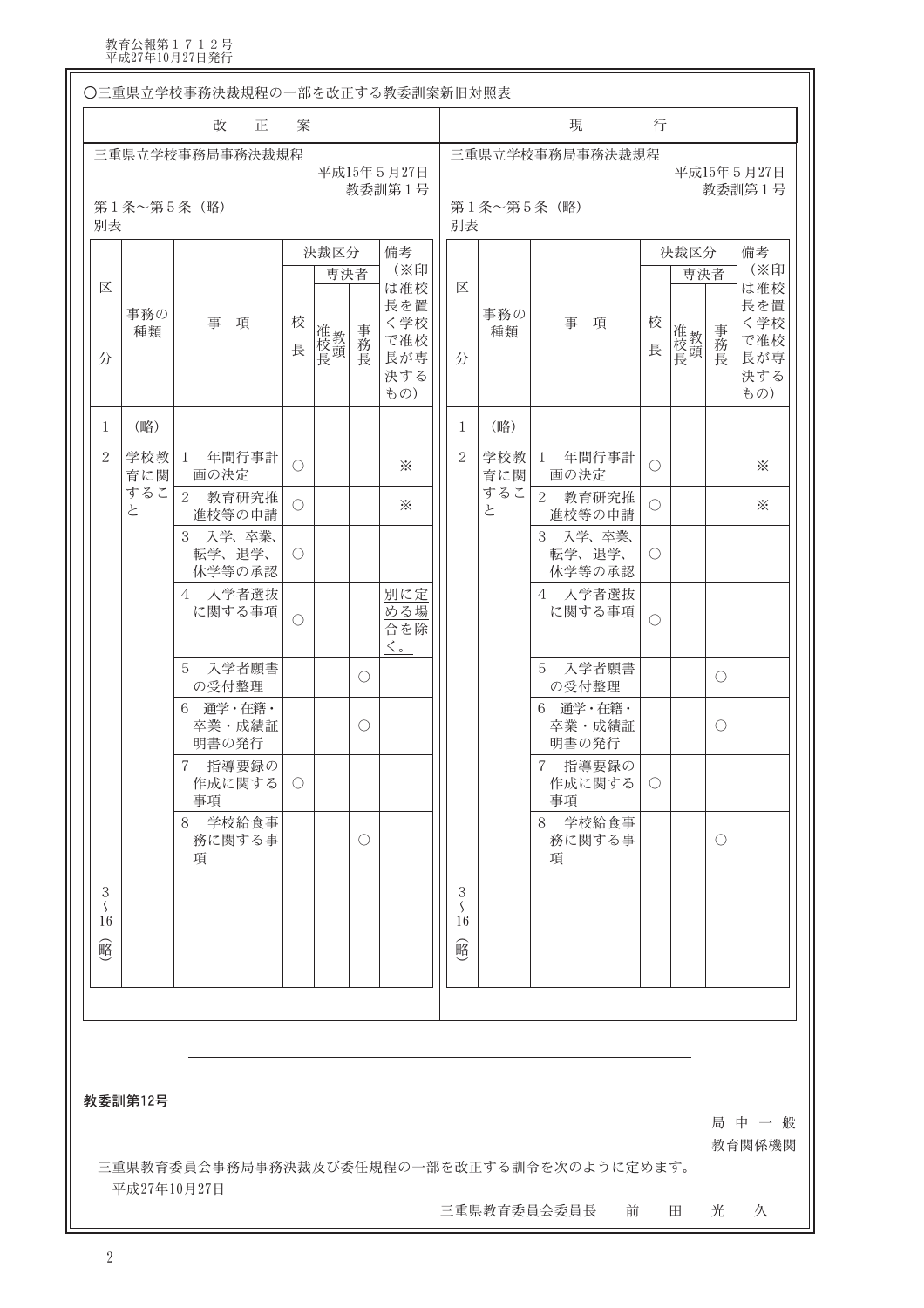教育公報第1712号<br>平成27年10月27日発行

|   |                      | 三重県教育委員会事務局事務決裁及び委任規程の一部を改正する訓令<br>三重県教育委員会事務局事務決裁及び委任規程(平成8年教委訓第4号)の一部を次のように改正する。<br>別表第2個別決裁事項(4)教職員課の第9項を次のように改める。 |            |   |            |  |  |
|---|----------------------|-----------------------------------------------------------------------------------------------------------------------|------------|---|------------|--|--|
| 9 | 公立学校教職員の服務に<br>関する事務 | 地方公務員法第55条の2の規定に<br>$\overline{1}$<br>よる在籍専従の許可                                                                       | $\bigcirc$ |   |            |  |  |
|   |                      | $2^{1}$<br>公立学校職員の勤務時間、休暇等<br>に関する条例 (平成7年三重県条例<br>第2号) 第17条第1号の規定による<br>福利厚生等休暇の承認                                   |            | Ο |            |  |  |
|   |                      | - 地方公務員法第38条の規定による<br>3<br>営利企業等の従事の許可(県立学校<br>教職員に係るものに限る。)                                                          |            |   |            |  |  |
|   |                      | 次号以外のもの<br>(1)                                                                                                        | ◯          |   |            |  |  |
|   |                      | (2)<br>一般教職員に係るもの                                                                                                     |            | ∩ |            |  |  |
|   |                      | 4 教育公務員特例法 (昭和24年法律<br>第1号) 第17条の規定による兼職又<br>は兼業の承認                                                                   |            |   |            |  |  |
|   |                      | 校長に係るもの<br>(1)                                                                                                        | $\bigcirc$ |   |            |  |  |
|   |                      | 校長以外の教職員に係るもの<br>(2)<br>(県立学校教職員に係るものの<br>うち、PTA等が主催し週休日<br>等に実施する講習の事務及び進<br>学・就職対策のための試験の監<br>督業務に従事する場合を除く。)       |            | Ο |            |  |  |
|   |                      | 履歴事項等の証明<br>5                                                                                                         |            |   |            |  |  |
|   |                      | 県立学校教職員に係るもの                                                                                                          |            |   | $\bigcirc$ |  |  |

附 則

この訓令は、平成27年11月1日から施行する。

- 台湾の - 台湾 公

三重県教育委員会委員長の任期満了に伴う選挙の結果、次のとおり委員長及び委員長職務代理者が選出されま した。

平成27年10月19日

三重県教育委員会

三重県教育委員会委員長 前田光久 委員長職務代理者 森 脇 健 夫 同 (任期:平成27年10月26日から平成28年10月25日まで)